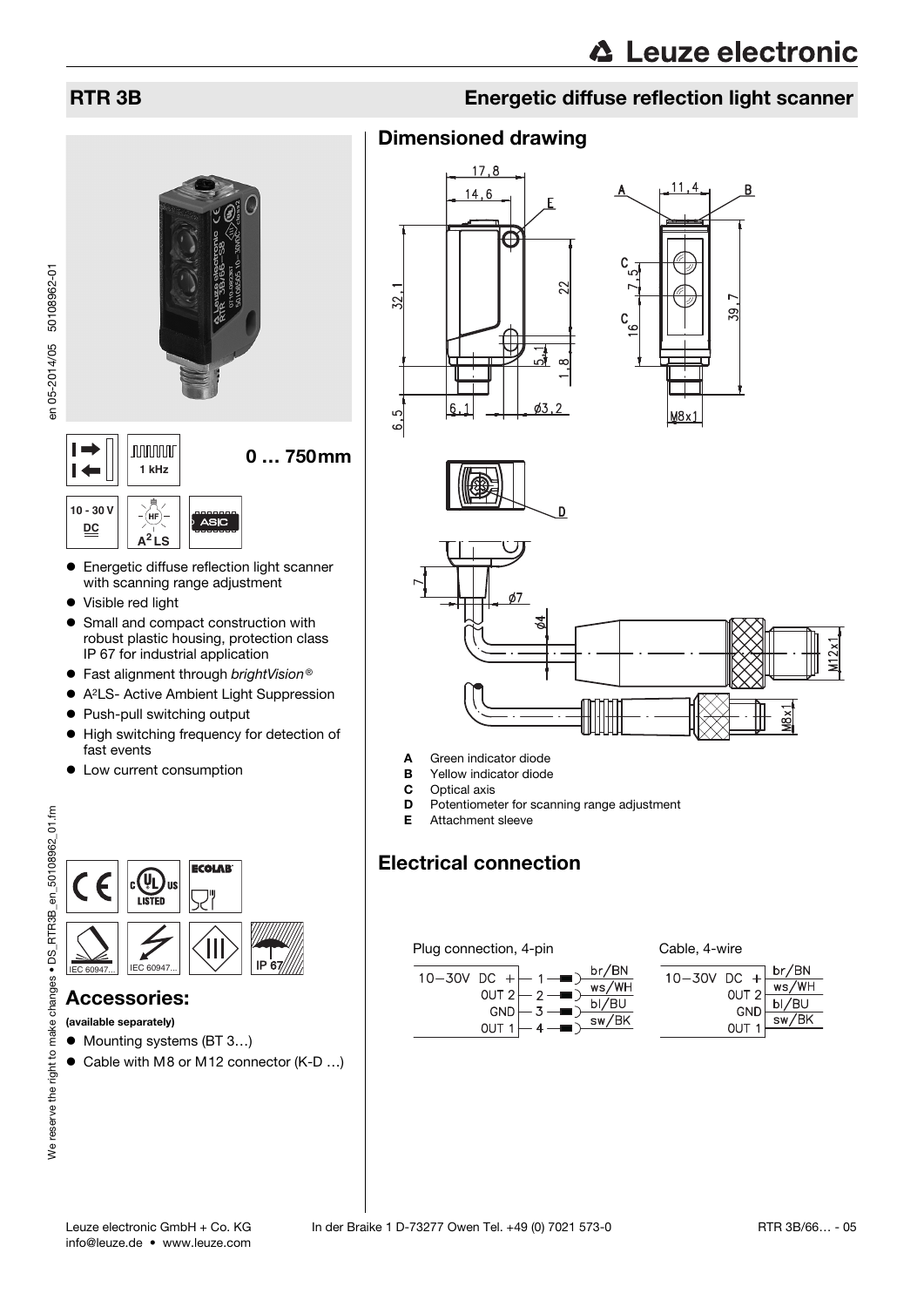# **∆ Leuze electronic**

Tables

## **Specifications**

#### Optical data

Typ. scanning range limit <sup>1)</sup> Scanning range<sup>2)</sup> Adjustment range 1) Light source  $3$ )<br>Wavelength

#### Timing

Switching frequency 1,000Hz<br>
Response time 1.5 ms Response time  $\frac{1}{2}$  0.5ms Delay before start-up

Electrical data Operating voltage  $U_B$ <sup>4)</sup>  $Residual$  ripple  $\leq 15\%$  of UBS of UBS of UBS of UBS of UBS of UBS of UBS of UBS of UBS of UBS of UBS of UBS of UBS of UBS of UBS of UBS of UBS of UBS of UBS of UBS of UBS of UBS of UBS of UBS of UBS of UBS of UBS of UBS of Open-circuit current<br>Switching output/function <sup>5</sup> 10m/66 Switching output/function 5)

Signal voltage high/low Output current max. 100m<br>
Scanning range adjustable<br>
adjustable Scanning range

**Indicators**<br>Green LED

**Mechanical data**<br>Housing Housing plastic (PC-ABS) Weight (plug/cable)<br>Connection type

#### Environmental data

Protective circuit <sup>6)</sup> VDE safety class III<br>Protection class III III Protection class<br>Light source Eight course<br>Standards applied<br>Certifications

0... 700mm<br>LED (modulated light) 620nm (visible red light) 10 ... 30 VDC (incl. residual ripple)  $\leq$  15% of U<sub>B</sub> 2 push-pull switching outputs pin 2: PNP light switching, NPN dark switching pin 4: PNP dark switching, NPN light switching …/6.7 1 push-pull switching output pin 2: not connected; pin 4: PNP light switching, NPN dark switching …/2.7 1 NPN switching output pin 2: not connected; pin 4: NPN light switching

Green LED ready (not for .7 types)<br>Tellow LED ready ready ready (not for .7 types) Reflection (object detected)

0 … 750mm

see tables

plastic (PMMA)<br>10g/50g cable  $2m$  (cross section  $4 \times 0.20$  mm<sup>2</sup>), M8 connector, metal or plastic

Ambient temp. (operation/storage)  $-30^{\circ}\text{C} \dots +55^{\circ}\text{C}$ /-30°C  $\dots +70^{\circ}\text{C}$  $2, 3$ free group (in accordance with EN 62471)<br>IEC 60947-5-2 UL 508, C22.2 No.14-13 4) 7)

1) Typ. scan. range limit/adjustment range: max. achievable scanning range/adjustment range for light objects (white 90%)

- 2) Scanning range: recommended scanning range for objects with different diffuse reflection<br>3) Average life expectancy 100.000h at an ambient temperature of  $25^{\circ}$ C
- 3) Average life expectancy 100,000h at an ambient temperature of 25°C
- 4) For UL applications: for use in class 2 circuits according to NEC only<br>5) The push-pull switching outputs must not be connected in parallel
- 
- 5) The push-pull switching outputs must not be connected in parallel<br> $\beta$ )  $2 =$ polarity reversal protection. 3=short-circuit protection for all tran 6) 2=polarity reversal protection, 3=short-circuit protection for all transistor outputs
- 7) These proximity switches shall be used with UL Listed Cable assemblies rated 30V, 0.5A min, in the field installation, or equivalent (categories: CYJV/CYJV7 or PVVA/PVVA7)

# Remarks

Adapter plate: BT 3.2 (part no. 50103844) for alternate mounting on 25.4mm hole spacing (Omron E3Z, Sick W100…)





1 0 700 750 2 | 5 315 330 3 10 260 275

RTR 3B

# Remarks

x



- With the set scanning range, a tolerance of the scanning range limits is possible depending on the reflection properties of the material surface.
- Mounting system:





1) Packaging unit: PU = 10 pcs.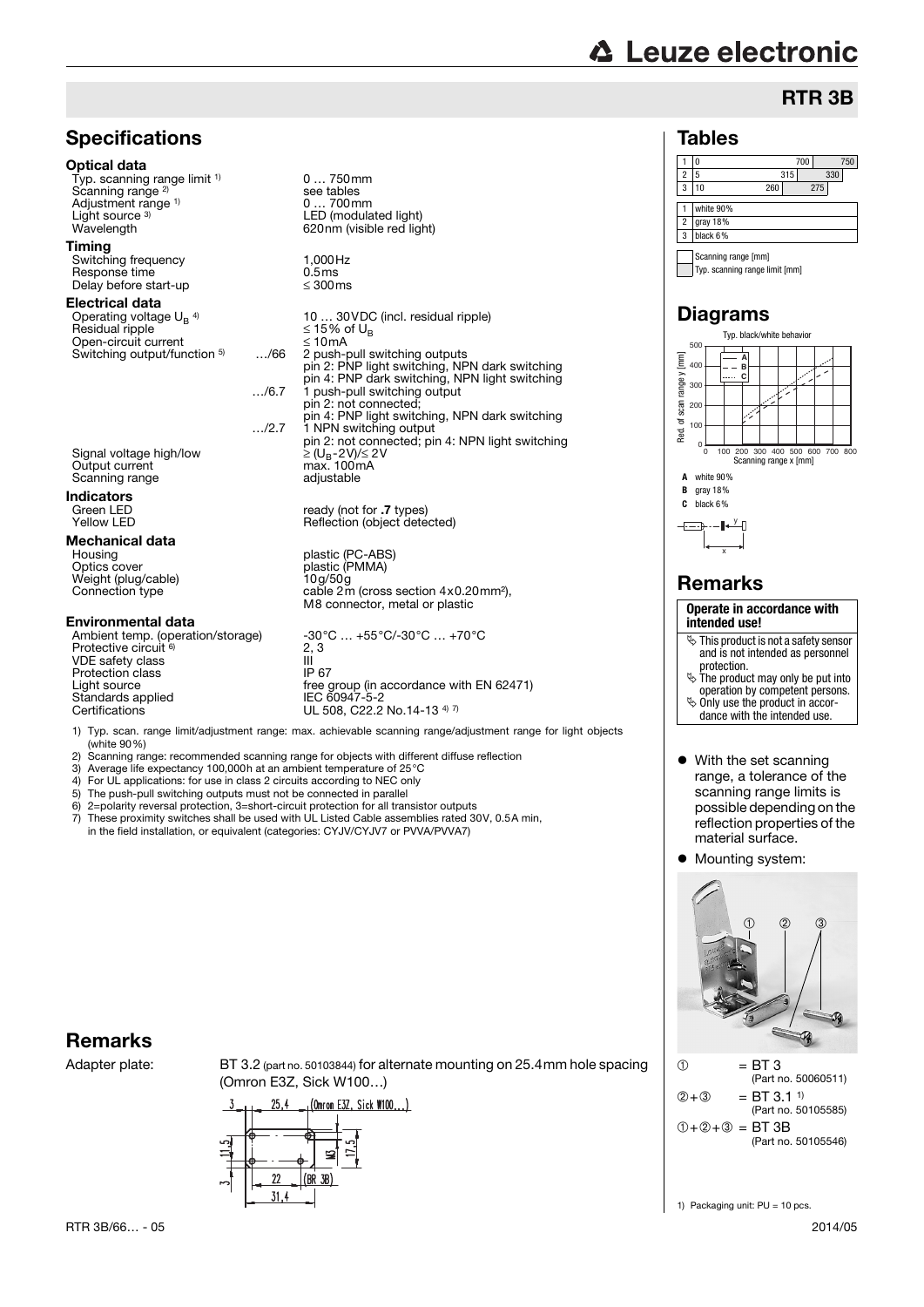# RTR 3B Energetic diffuse reflection light scanner

# Order guide

| <b>Selection table</b>    |                                                                                   |            |                 |                          |                                       |                                                           |                                                 |                                               |                                                 |                                                           |
|---------------------------|-----------------------------------------------------------------------------------|------------|-----------------|--------------------------|---------------------------------------|-----------------------------------------------------------|-------------------------------------------------|-----------------------------------------------|-------------------------------------------------|-----------------------------------------------------------|
| Equipment $\blacklozenge$ |                                                                                   |            |                 | Order code $\rightarrow$ | 3B/66-S8<br>no.50108505<br><b>RTR</b> | 08506<br>3B/66<br><sup>10.501</sup><br><b>RTR</b><br>Part | 3B/6.7-S8<br>no. 50109061<br><b>RTR</b><br>Part | 13B/6.7<br>no. 50109250<br><b>RTR</b><br>Part | 13B/2.7-S8<br>no.50109065<br><b>RTR</b><br>Part | $\mathbf$<br>3B/2.7<br>no. 50109251<br><b>RTR</b><br>Part |
| Output 1<br>(OUT 1)       | push-pull switching output                                                        | $\bm{\pi}$ | light switching |                          |                                       |                                                           |                                                 |                                               |                                                 |                                                           |
|                           |                                                                                   |            | dark switching  |                          |                                       |                                                           |                                                 |                                               |                                                 |                                                           |
|                           | NPN transistor output                                                             |            | light switching |                          |                                       |                                                           |                                                 |                                               |                                                 |                                                           |
|                           |                                                                                   |            | dark switching  |                          |                                       |                                                           |                                                 |                                               |                                                 |                                                           |
| Output 2<br>(OUT 2)       | push-pull switching output                                                        | $\bm{\pi}$ | light switching |                          |                                       |                                                           |                                                 |                                               |                                                 |                                                           |
|                           |                                                                                   |            | dark switching  |                          |                                       |                                                           |                                                 |                                               |                                                 |                                                           |
|                           | not assigned (pin 2),<br>suitable for directly connecting to AS-i coupling module |            |                 |                          |                                       |                                                           |                                                 |                                               |                                                 |                                                           |
| Connection                | cable 2,000 mm                                                                    |            |                 | 4-wire                   |                                       | ●                                                         |                                                 |                                               |                                                 | О                                                         |
|                           | M8 connector, metal                                                               |            |                 | 4-pin                    |                                       |                                                           |                                                 |                                               |                                                 |                                                           |
|                           | M8 connector, plastic                                                             |            |                 | 4-pin                    |                                       |                                                           |                                                 |                                               |                                                 |                                                           |